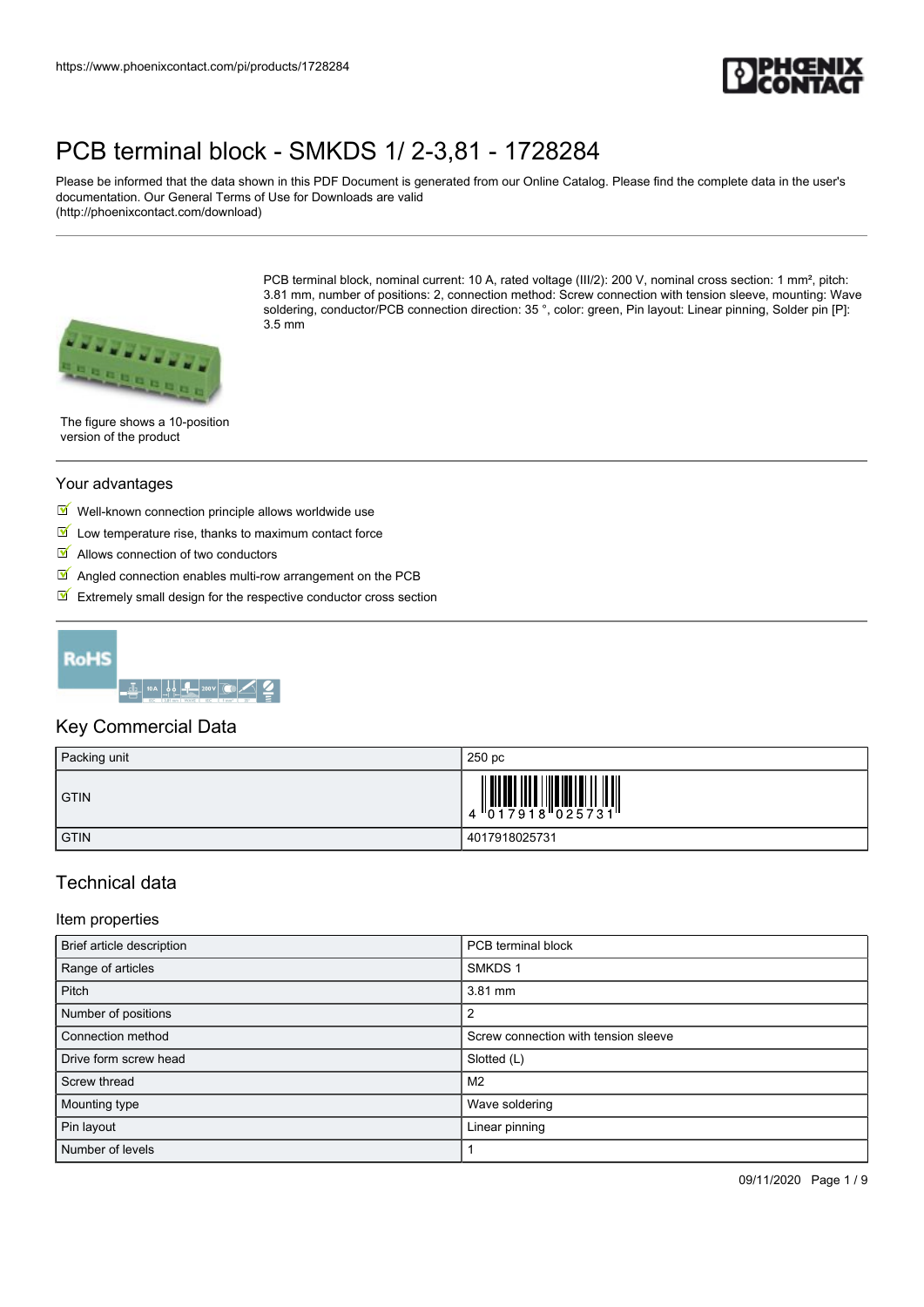

## Technical data

#### Item properties

| Number of<br>connections |  |
|--------------------------|--|
| Number of potentials     |  |

#### Electrical parameters

| Nominal current             | 10A    |
|-----------------------------|--------|
| Nom. voltage                | 200 V  |
| Rated voltage               | 160 V  |
| Rated voltage (III/2)       | 200 V  |
| Rated voltage (II/2)        | 400 V  |
| Rated surge voltage (III/3) | 2.5 kV |
| Rated surge voltage (III/2) | 2.5 kV |
| Rated surge voltage (II/2)  | 2.5 kV |

#### Connection capacity

| Connection method                                                     | Screw connection with tension sleeve         |
|-----------------------------------------------------------------------|----------------------------------------------|
| pluggable                                                             | no                                           |
| Conductor cross section solid                                         | $0.14$ mm <sup>2</sup> 1.5 mm <sup>2</sup>   |
| Conductor cross section flexible                                      | $0.14$ mm <sup>2</sup> 1 mm <sup>2</sup>     |
| Conductor cross section AWG / kcmil                                   | 2616                                         |
| Conductor cross section flexible, with ferrule without plastic sleeve | $0.25$ mm <sup>2</sup> $0.5$ mm <sup>2</sup> |
| Conductor cross section, flexible, with ferrule, with plastic sleeve  | $0.25$ mm <sup>2</sup> $0.5$ mm <sup>2</sup> |
| 2 conductors with same cross section, solid                           | $0.14$ mm <sup>2</sup> $0.5$ mm <sup>2</sup> |
| 2 conductors with same cross section, flexible                        | $0.14$ mm <sup>2</sup> $0.2$ mm <sup>2</sup> |
| Stripping length                                                      | $5 \text{ mm}$                               |
| Torque                                                                | 0.22 Nm  0.25 Nm                             |

#### Material data - contact

| Note                                        | WEEE/RoHS-compliant, free of whiskers according to IEC 60068-2-82/<br>JEDEC JESD 201 |
|---------------------------------------------|--------------------------------------------------------------------------------------|
| Contact material                            | Cu allov                                                                             |
| Metal surface terminal point (top layer)    | Tin $(5 - 7 \mu m \, Sn)$                                                            |
| Metal surface terminal point (middle layer) | Nickel (2 - 3 µm Ni)                                                                 |
| Metal surface soldering area (top layer)    | Tin $(5 - 7 \mu m \, Sn)$                                                            |
| Metal surface soldering area (middle layer) | Nickel $(2 - 3 \mu m$ Ni $)$                                                         |

#### Material data - housing

| Housing color                                                  | green (6021)   |
|----------------------------------------------------------------|----------------|
| Insulating material                                            | <b>PA</b>      |
| Insulating material group                                      |                |
| CTI according to IEC 60112                                     | 600            |
| Flammability rating according to UL 94                         | V <sub>0</sub> |
| Glow wire flammability index GWFI according to EN 60695-2-12   | 850            |
| Glow wire ignition temperature GWIT according to EN 60695-2-13 | 775            |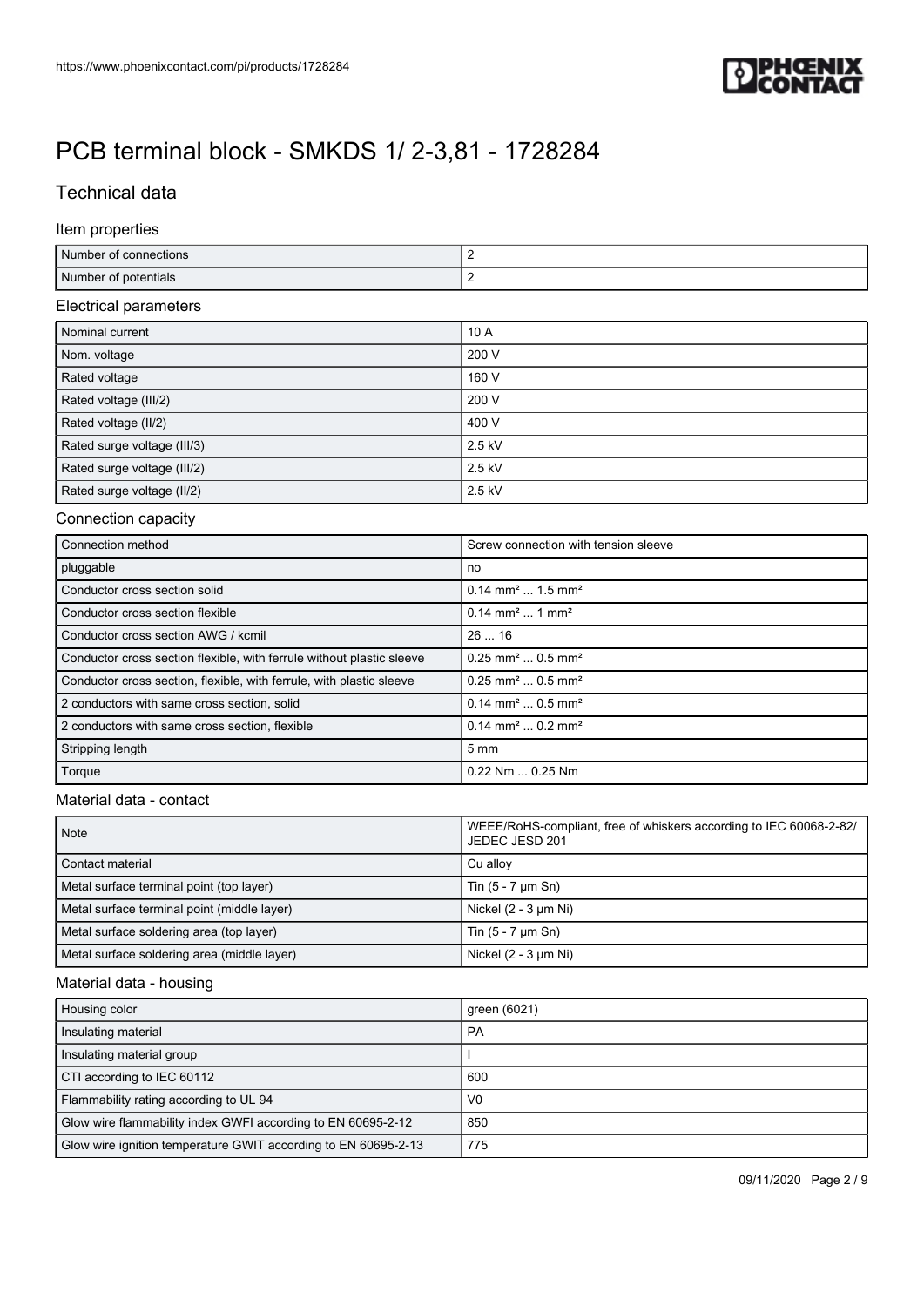

## Technical data

#### Material data - housing

| <sup>1</sup> Temperature for the ball pressure test according to EN 60695-10-2 | 125 °C |
|--------------------------------------------------------------------------------|--------|
|                                                                                |        |

#### Dimensions for the product

| Length [1]                  | $10 \text{ mm}$     |
|-----------------------------|---------------------|
| Width [w]                   | 7.61 mm             |
| Height [h]                  | $13 \text{ mm}$     |
| Pitch                       | 3.81 mm             |
| Height (without solder pin) | $9.5 \text{ mm}$    |
| Solder pin [P]              | $3.5 \text{ mm}$    |
| Pin dimensions              | $0.5 \times 0.9$ mm |

### Dimensions for PCB design

| ette<br>אנזר<br>наг<br>. | mm |
|--------------------------|----|
|                          |    |

#### Packaging information

| Type of packaging          | packed in cardboard |
|----------------------------|---------------------|
| Pieces per package         | 250                 |
| Denomination packing units | Pcs.                |

#### General product information

| Type of note | Note on application                                                                                                                                                                                                                                                                                                                                                               |
|--------------|-----------------------------------------------------------------------------------------------------------------------------------------------------------------------------------------------------------------------------------------------------------------------------------------------------------------------------------------------------------------------------------|
| <b>Note</b>  | For safe conductor connection, always adhere to a defined tightening<br>torque. Particularly in the case of PCB terminal blocks with two or<br>three positions, the individual solder pin for each contact point cannot<br>compensate for this. That is why the terminal blocks must be supported<br>during conductor connection (held with one hand, support on the<br>housing). |

#### Processing notes

| <b>Process</b> | Wave soldering                   |  |
|----------------|----------------------------------|--|
| Specification  | Following IEC 61760-1:2006-04    |  |
|                | Following IEC 60068-2-54:2006-04 |  |

### Ambient conditions

| Ambient temperature (storage/transport) | $-40 °C  70 °C$                                                                       |
|-----------------------------------------|---------------------------------------------------------------------------------------|
| Ambient temperature (assembly)          | l -5 °C  100 °C .                                                                     |
| Ambient temperature (operation)         | $\vert$ -40 °C  100 °C (Depending on the current carrying capacity/derating<br>curve) |

### Electrical tests

| Rated current                         | 10A             |
|---------------------------------------|-----------------|
| Conductor cross section               | mm <sup>2</sup> |
| Rated voltage (III/2)                 | 200 V           |
| Rated surge voltage (III/2)           | $2.5$ kV        |
| Air clearances and creepage distances |                 |

|  | Clearances and creepage distances | 80947-1:2007-06 + A1:2010-12 + A2:2014-09 -<br>IF١ |
|--|-----------------------------------|----------------------------------------------------|
|--|-----------------------------------|----------------------------------------------------|

09/11/2020 Page 3 / 9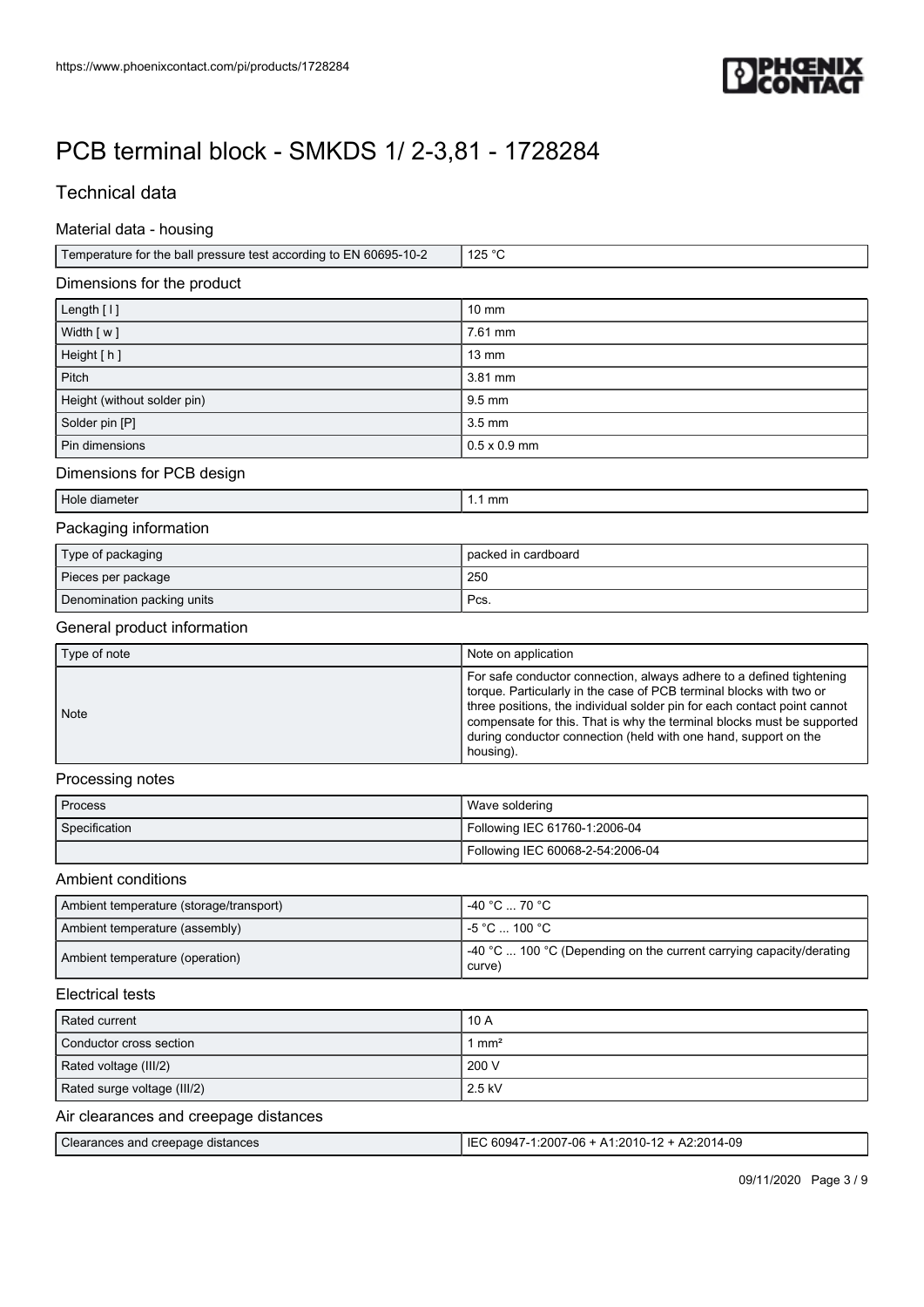

## Technical data

### Air clearances and creepage distances

| Specification                                   | IEC 60947-1:2007-06 + A1:2010-12 + A2:2014-09 |
|-------------------------------------------------|-----------------------------------------------|
| Minimum clearance - inhomogeneous field (III/3) | 1.5 mm                                        |
| Minimum clearance - inhomogeneous field (III/2) | 1.5 mm                                        |
| Minimum clearance - inhomogeneous field (II/2)  | $1.5 \text{ mm}$                              |
| Minimum creepage distance value (III/3)         | $2 \text{ mm}$                                |
| Minimum creepage distance value (III/2)         | $1.5 \text{ mm}$                              |
| Minimum creepage distance value (II/2)          | $2 \text{ mm}$                                |

#### Standards and Regulations

| Connection in acc. with standard       | ' EN-VDE       |
|----------------------------------------|----------------|
|                                        | <b>CSA</b>     |
| Flammability rating according to UL 94 | V <sub>0</sub> |

#### Environmental Product Compliance

| REACh SVHC | Lead 7439-92-1                                                                                         |
|------------|--------------------------------------------------------------------------------------------------------|
| China RoHS | Environmentally Friendly Use Period = 50 years                                                         |
|            | For details about hazardous substances go to tab "Downloads",<br>Category "Manufacturer's declaration" |

Drawings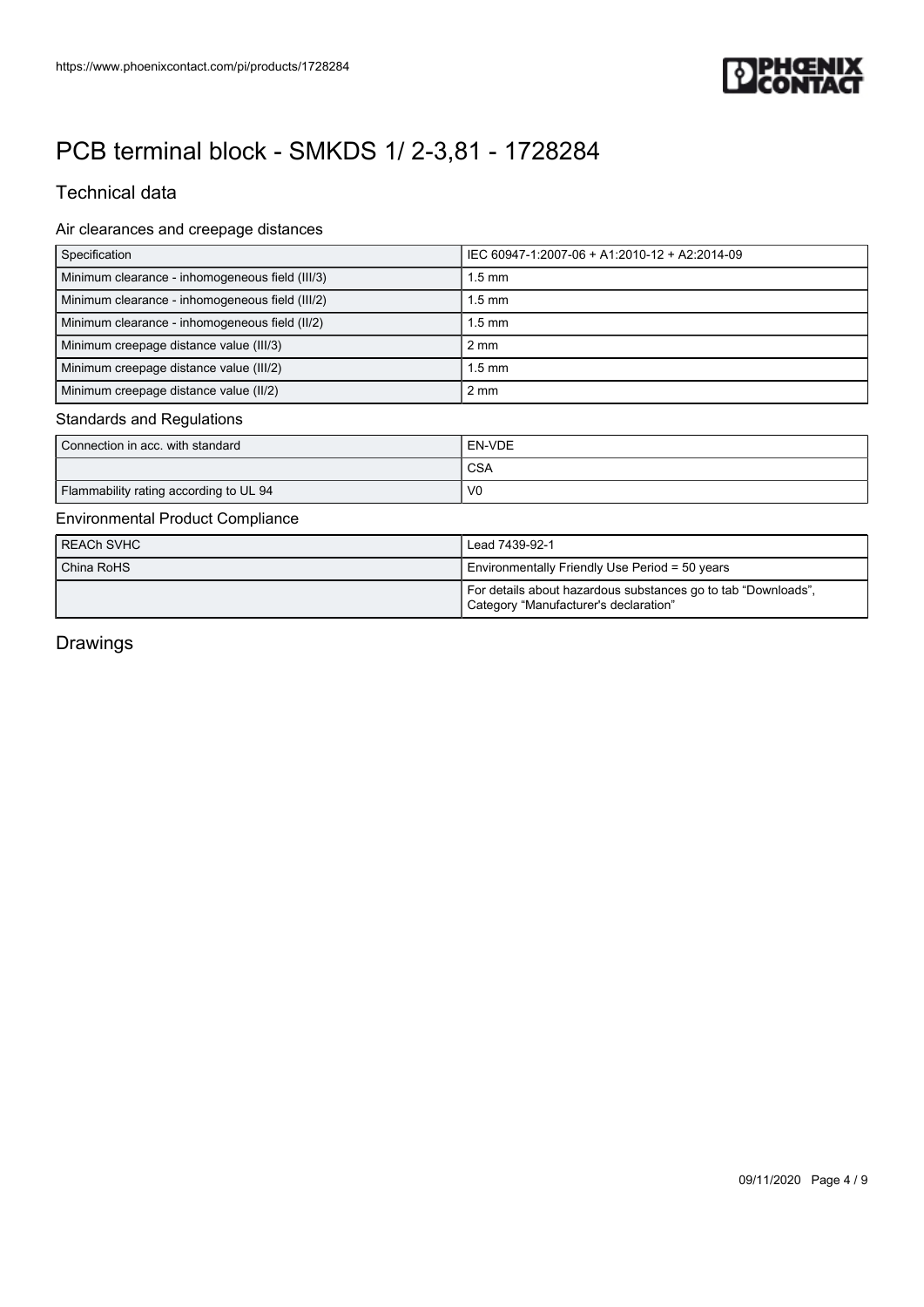



09/11/2020 Page 5 / 9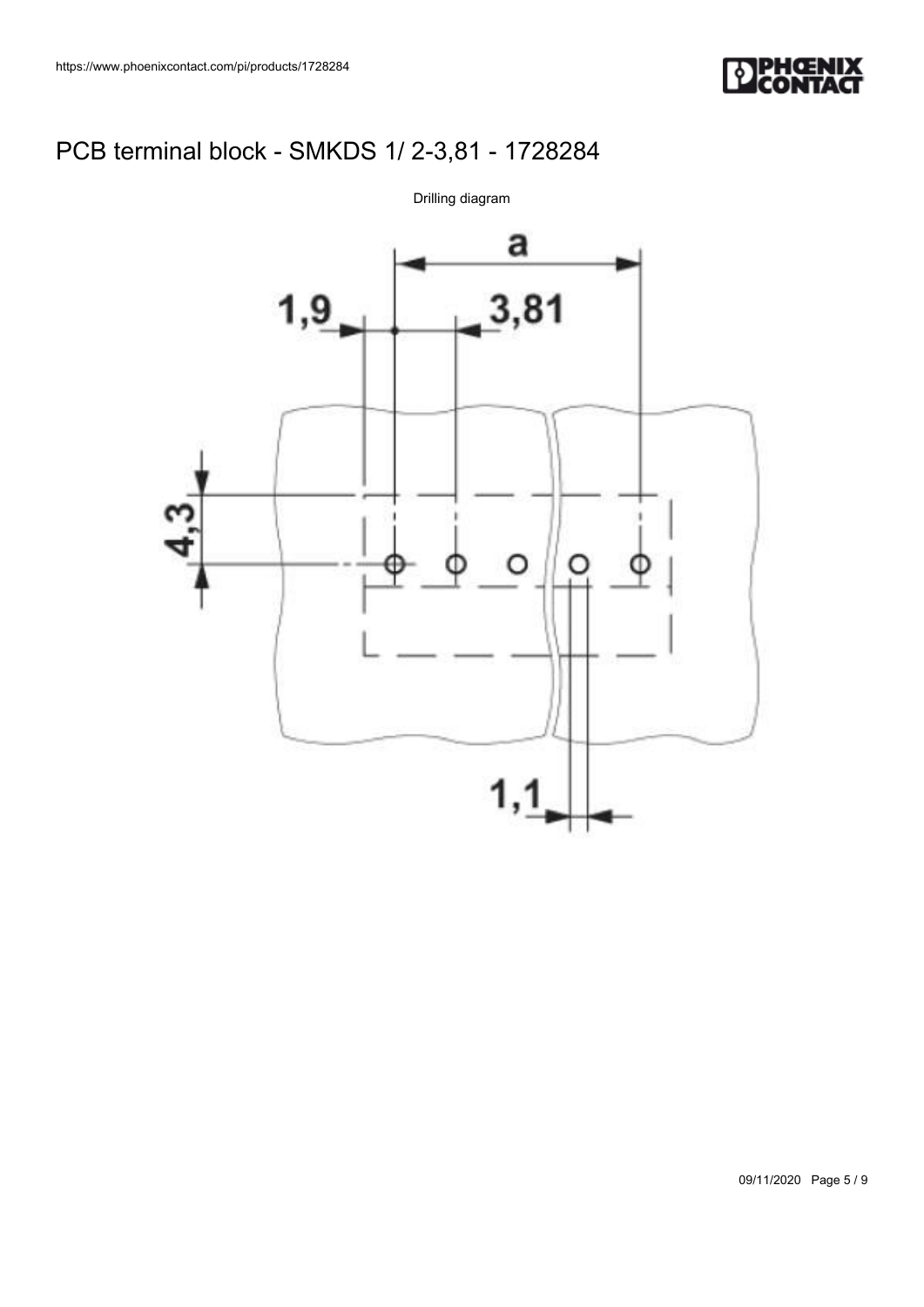





# Classifications

### eCl@ss

| eCl@ss 10.0.1 | 27440401 |
|---------------|----------|
| eCl@ss 4.0    | 27141100 |
| eCl@ss 4.1    | 27141100 |
| eCl@ss 5.0    | 27141100 |
| eCl@ss 5.1    | 27261100 |
| eCl@ss 6.0    | 27261100 |
| eCl@ss 7.0    | 27440401 |
| eCl@ss 8.0    | 27440401 |
| eCl@ss 9.0    | 27440401 |

ETIM

| <b>ETIM 3.0</b> | EC001121 |
|-----------------|----------|
| <b>ETIM 4.0</b> | EC002643 |
| <b>ETIM 5.0</b> | EC002643 |
| <b>ETIM 6.0</b> | EC002643 |
| <b>ETIM 7.0</b> | EC002643 |

### UNSPSC

| UNSPSC 6.01         | 30211801 |
|---------------------|----------|
| UNSPSC 7.0901       | 39121432 |
| UNSPSC 11           | 39121432 |
| <b>UNSPSC 12.01</b> | 39121432 |
| UNSPSC 13.2         | 39121432 |

09/11/2020 Page 6 / 9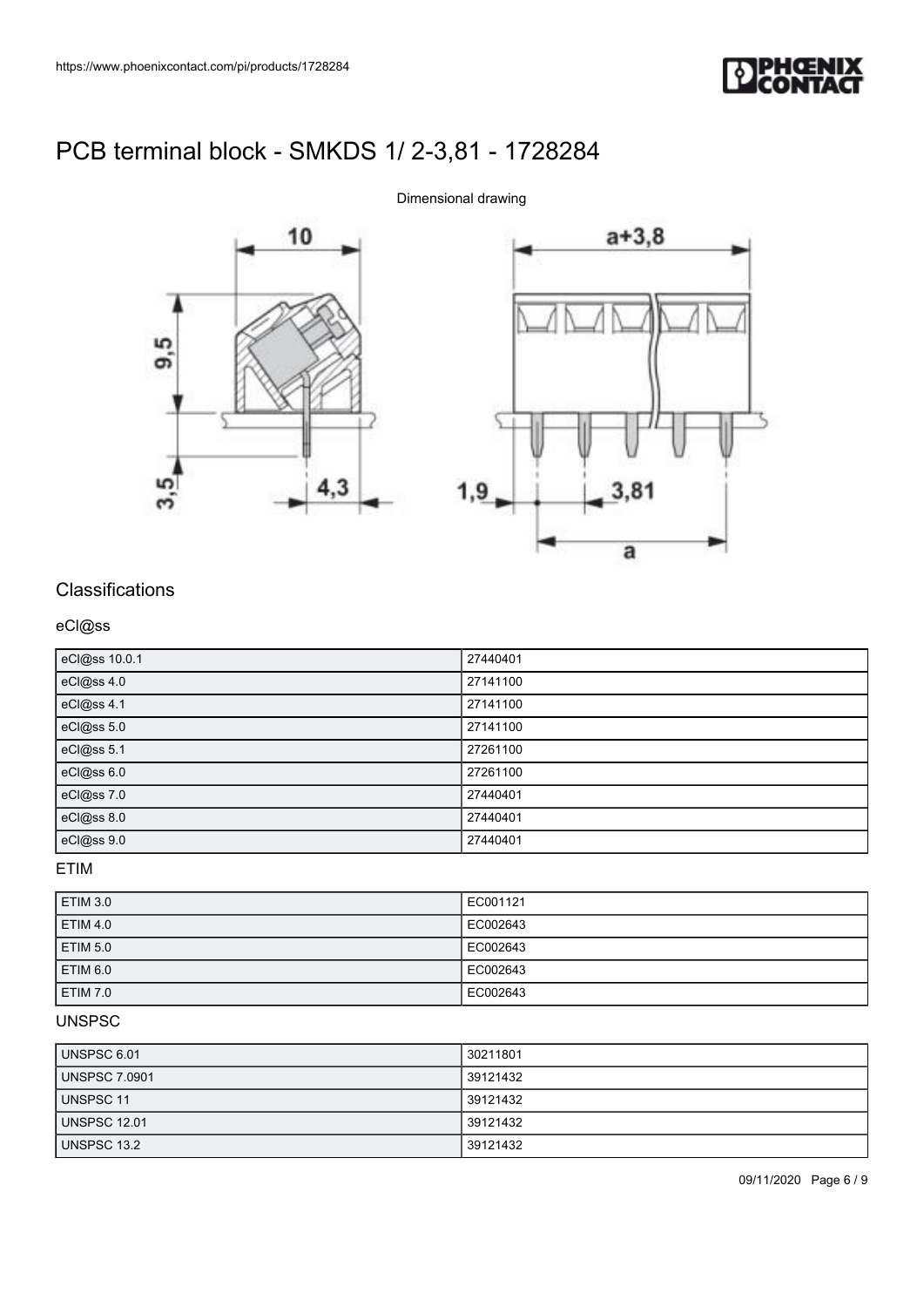

## **Classifications**

### UNSPSC

| UNSPSC 18.0        | 39121432 |
|--------------------|----------|
| UNSPSC 19.0        | 39121432 |
| <b>UNSPSC 20.0</b> | 39121432 |
| UNSPSC 21.0        | 39121432 |

## Approvals

### Approvals

#### Approvals

CSA / SEV / EAC / cULus Recognized / IECEE CB Scheme

#### Ex Approvals

#### Approval details

| <b>J</b><br><b>CSA</b>     | http://www.csagroup.org/services-industries/product-listing/ | 13631 |
|----------------------------|--------------------------------------------------------------|-------|
|                            | B                                                            | l D   |
| Nominal voltage UN         | 150 V                                                        | 300 V |
| Nominal current IN         | 10A                                                          | 10 A  |
| mm <sup>2</sup> /AWG/kcmil | $28 - 16$                                                    | 28-16 |

| <b>SEV</b>                 | <b>SEV</b> | https://www.eurofins.ch/de/ | IK-4486-A1 |
|----------------------------|------------|-----------------------------|------------|
|                            |            |                             |            |
| Nominal voltage UN         |            | 125 V                       |            |
| Nominal current IN         |            | 12A                         |            |
| mm <sup>2</sup> /AWG/kcmil |            | 1.5                         |            |

| EAC<br>EAC | B.01687 |
|------------|---------|
|------------|---------|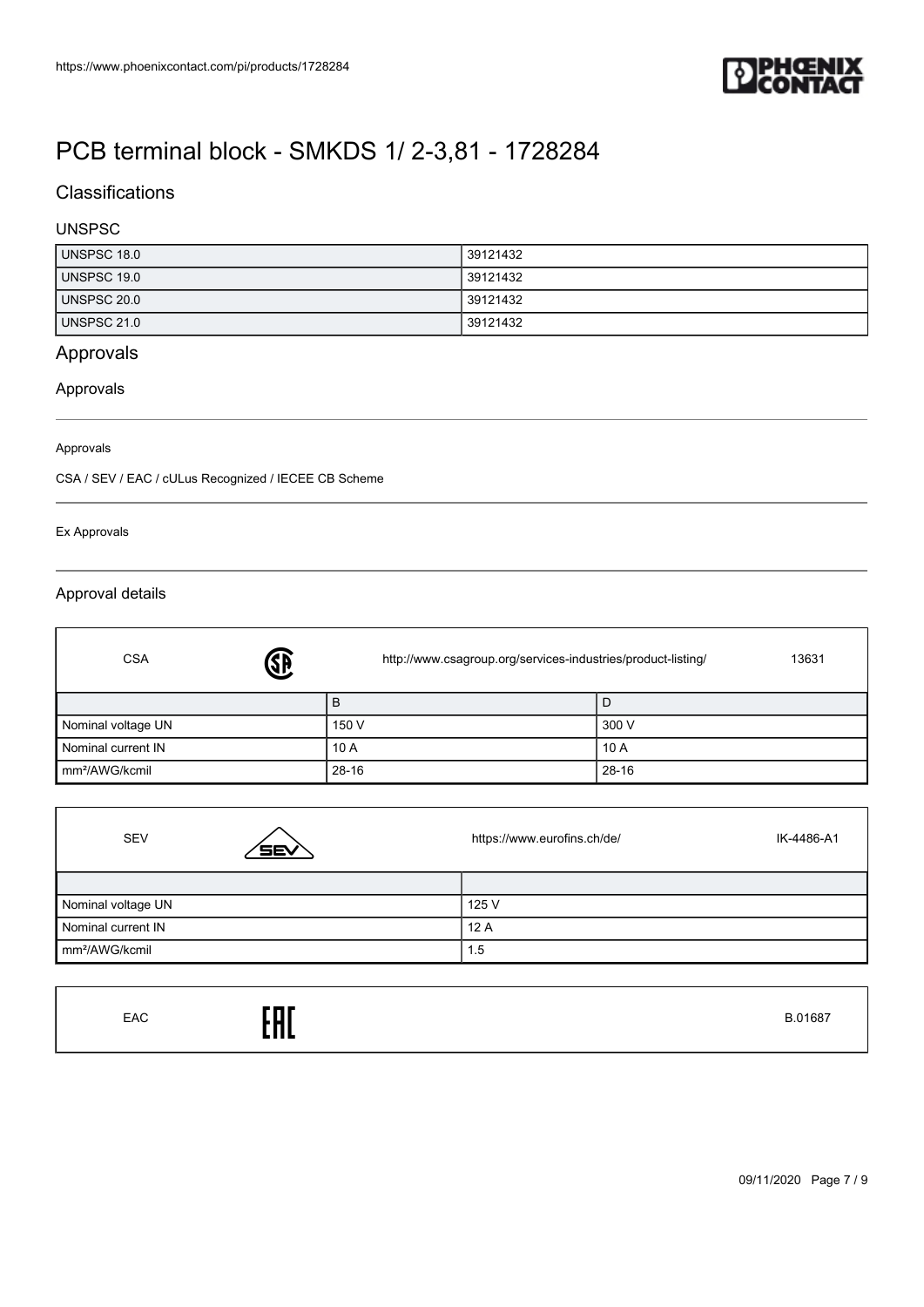

## Approvals

| cULus Recognized<br>$\epsilon$ <sub>Us</sub> |         | http://database.ul.com/cgi-bin/XYV/template/LISEXT/1FRAME/index.htm E60425-19770427 |
|----------------------------------------------|---------|-------------------------------------------------------------------------------------|
|                                              | B       | l D                                                                                 |
| Nominal voltage UN                           | 300 V   | 300 V                                                                               |
| Nominal current IN                           | 10A     | 10A                                                                                 |
| Im <sup>2</sup> /AWG/kcmil                   | $30-16$ | $30 - 16$                                                                           |

| <b>IECEE CB Scheme</b><br>scheme | http://www.iecee.org/ | CH-10724-A1 |
|----------------------------------|-----------------------|-------------|
|                                  |                       |             |
| Nominal voltage UN               | 125 V                 |             |
| Nominal current IN               | 12A                   |             |
| mm <sup>2</sup> /AWG/kcmil       | 1.5                   |             |

#### Accessories

Accessories

ſ

Labeled terminal marker

[Marker card - SK 3,81/2,8:FORTL.ZAHLEN - 0804109](https://www.phoenixcontact.com/de/products/0804109)



Marker card, Card, white, labeled, horizontal: consecutive numbers 1 ... 10, 11 ... 20, etc. up to 91 ... (99)100, mounting type: adhesive, for terminal block width: 3.81 mm, lettering field size: 3.81 x 2.8 mm

#### Marker pen

[Marker pen - B-STIFT - 1051993](https://www.phoenixcontact.com/de/products/1051993)



Marker pen, for manual labeling of unprinted Zack strips, smear-proof and waterproof, line thickness 0.5 mm

Screwdriver tools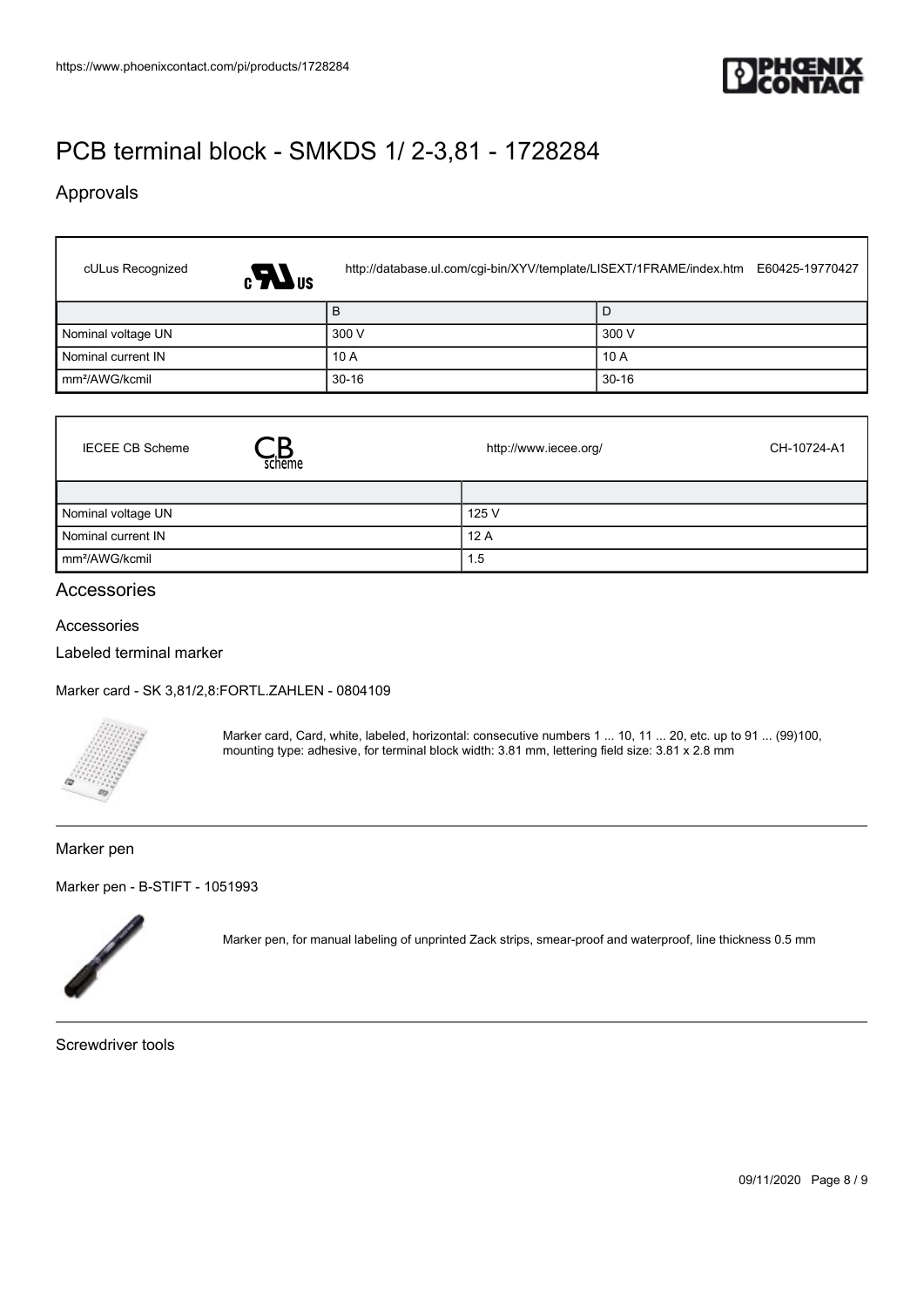

### Accessories

[Screwdriver - SZS 0,4X2,5 VDE - 1205037](https://www.phoenixcontact.com/de/products/1205037)



Screwdriver, slot-headed, VDE insulated, size: 0.4 x 2.5 x 80 mm, 2-component grip, with non-slip grip

Terminal marking

[Marker card - SK U/2,8 WH:UNBEDRUCKT - 0803883](https://www.phoenixcontact.com/de/products/0803883)



Marker card, Sheet, white, unlabeled, can be labeled with: PLOTMARK, CMS-P1-PLOTTER, Office printing systems, mounting type: adhesive, for terminal block width: 210 mm, lettering field size: 186 x 2.8 mm, Number of individual labels: 3600

Phoenix Contact 2020 © - all rights reserved http://www.phoenixcontact.com

PHOENIX CONTACT GmbH & Co. KG Flachsmarktstr. 8 32825 Blomberg Germany Tel. +49 5235 300 Fax +49 5235 3 41200 http://www.phoenixcontact.com